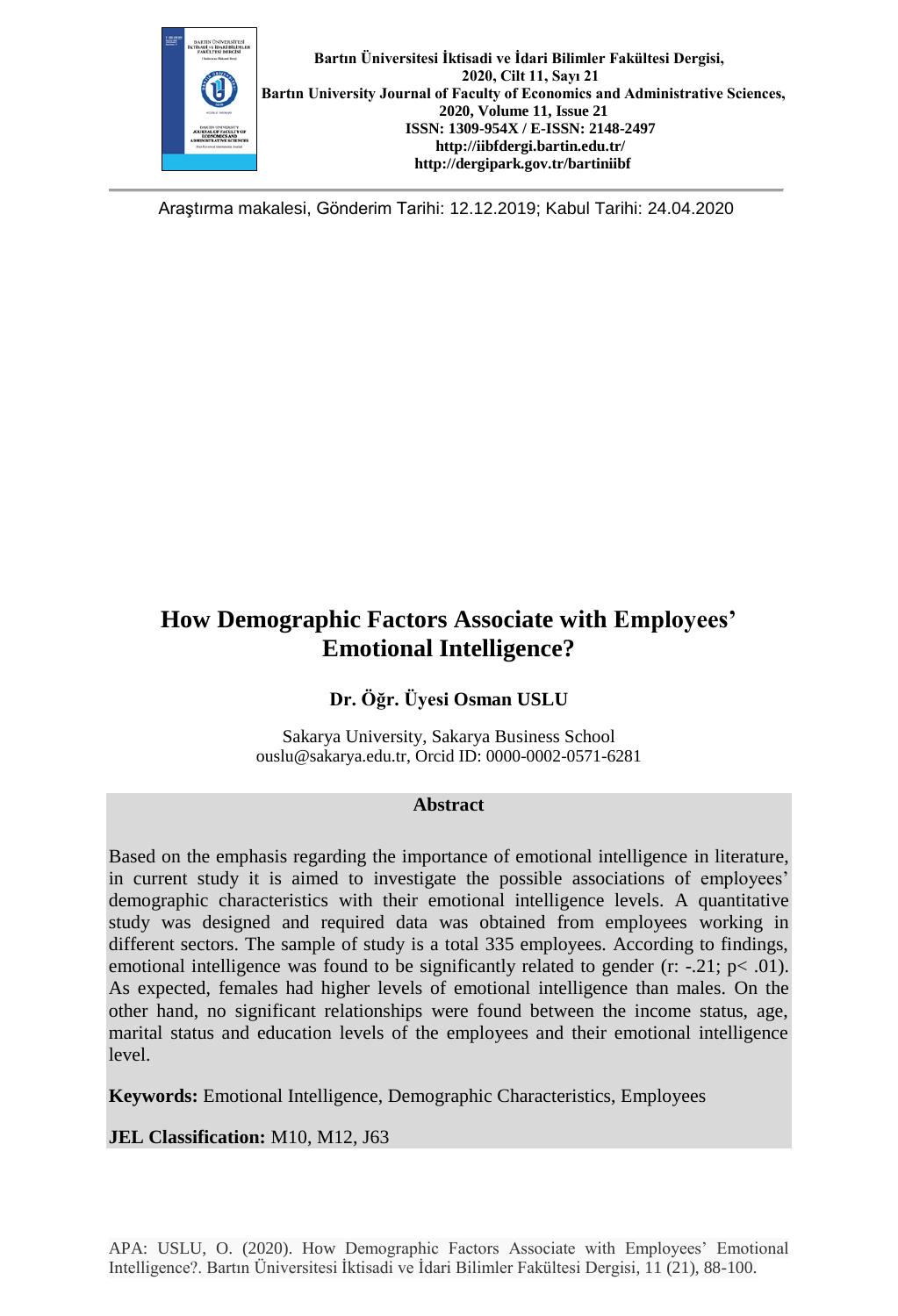#### **Demografik Faktörler Çalışanların Duygusal Zekâsı ile Nasıl İlişkilidir?**

#### **Öz**

Duygusal zekânın önemine ilişkin yazındaki vurgulara dayalı olarak, bu çalışmada çalışanların demografik özelliklerinin duygusal zekâ düzeyleri ile olan muhtemel ilişkilerini incelemek amaçlanmıştır. Çalışmanın amacına yönelik olarak nicel bir araştırma tasarlanmış ve gerekli veriler farklı sektörlerdeki çalışanlardan elde edilmiştir. Çalışmanın örneklemini toplam 335 çalışan oluşturmaktadır. Bulgulara göre, duygusal zekâ cinsiyet ile anlamlı ilişkilidir (r: -.21; p< .01). Beklendiği üzere kadınlar erkeklerden daha yüksek düzeyde duygusal zekâya sahiptir. Diğer yandan çalışanların gelir durumu, yaş, medeni durumu ve eğitim düzeyleri ile duygusal zekâ düzeyleri arasında anlamlı ilişkilere rastlanmamıştır.

**Anahtar Kelimeler:** Duygusal Zekâ, Demografik Özellikler, Çalışanlar

## **JEL Sınıflandırması:** M10, M12, J63

#### **Introduction**

The concept of emotional intelligence, which emerged after the importance of the role of emotions in human life, has become a popular phenomenon. Emotional intelligence, which includes evaluating the emotions of oneself and others, regulating emotions and using emotions (Wong & Law, 2002), is characterized as a feature and ability that leads to significant positive results in many studies. In these studies, emphasis is placed on the contribution of emotional intelligence not only to social life but also to business life. Moreover, in literature it is stated that emotional intelligence is more important in human life and success than mental intelligence. For instance, Goleman (1995), who is well known with his studies on emotional intelligence, argues that emotional intelligence is more than mental intelligence (Feist & Barron, 1996). Compared to others, an individual with a high level of emotional intelligence is more successful (Rosenthal, 1977) and productive (Brooks & Nafukhoo, 2006) both in business and social life. In the business life, emotionally intelligent employees are more satisfied with their work, they are less affected by uncertainty, stress, chaos and conflict environment, they desire to stay in organization and show higher performance. In the studies examining the subject, it is seen that the relationships of emotional intelligence with many different variables are questioned. According to the findings, generally emotional intelligence is positively associated with the variables such as job satisfaction (Kafetsios & Zampetakis, 2008), organizational commitment (Mustafa, İsmail & Muntat, 2014), well-being (Por et al., 2011), job commitment (Carmeli, 2003), trust (Özen Kutanis et al., 2014), job attendance and organizational citizenship (Yung &Yoon, 2012) which are mostly desired by organizations. In addition, emotional intelligence is negatively associated with the variables such as stress (Por et al., 2011), intention to leave the job (Choerudin, 2016), conflict, and bornout (Erbil, Murat  $\&$ Sezer, 2016) which are undesired variables by organizations. Based on all these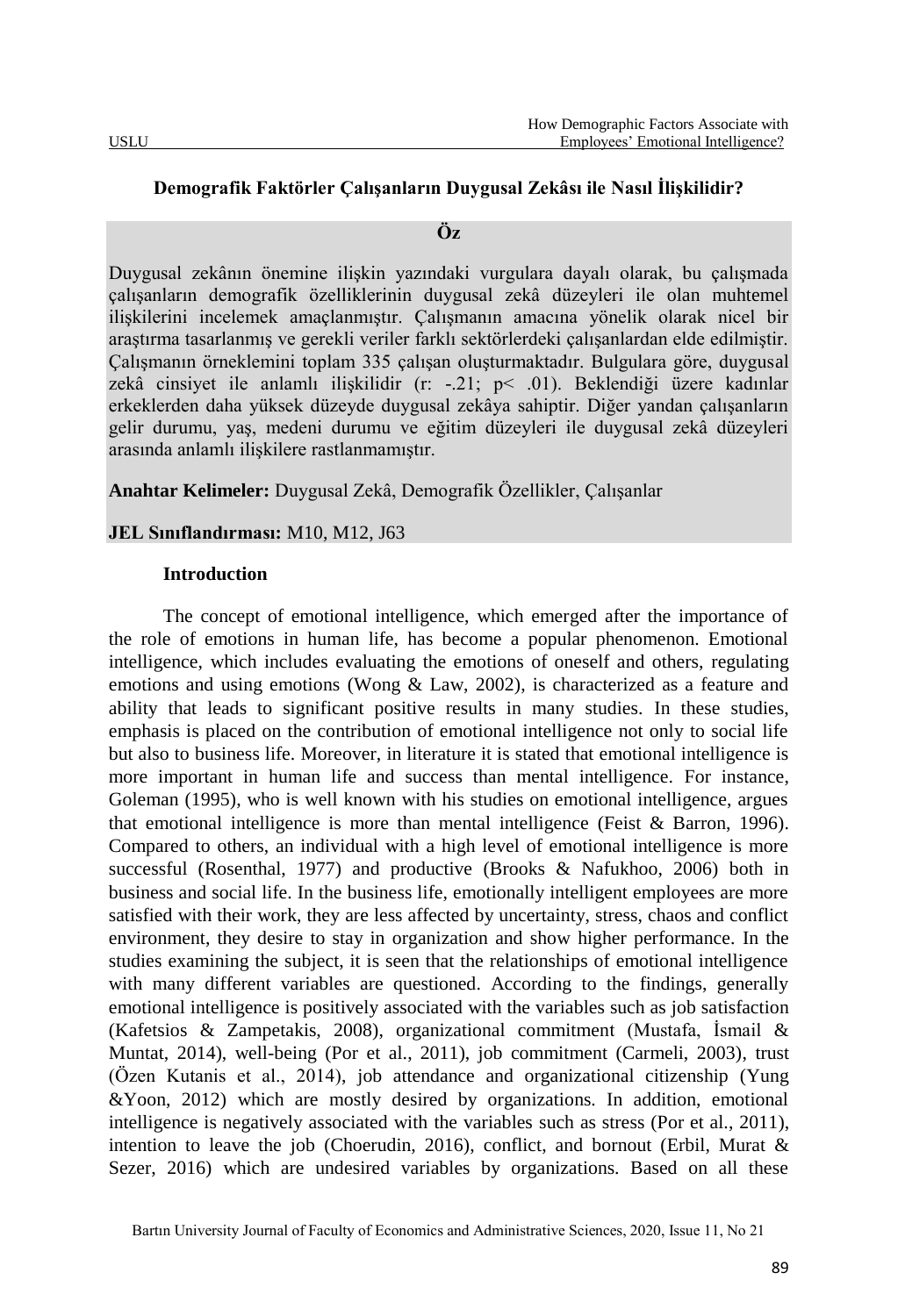advantages, it is emphasized that emotional intelligence should be developed and potential variables that may affect emotional intelligence should be examined in detail. These highlights raise the problematic of how emotional intelligence is influenced by the demographic characteristics of individuals. According to Shukla & Srivastava, (2016), emotional intelligence may be affected by demographic features. Similarly, individual abilities differ depending on the demographic features (McDermott, 1988). Pooja & Kumar (2016) states that emotional intelligence can be influenced by biological, psychological and social factors which mostly interacts with demographic characteristics. Thus, it can be considered that demographic characteristics have the potential to affect individuals' emotional intelligence levels. For instance, gender, age, educational level, marital status, race, income, working sector, or working time are some of them. Demographic characteristics such as race and gender are innate, while others are acquired later throughout of life. Similarly, there is a dispute in the literature whether emotional intelligence is innate or acquired later. There are three views on this issue. The first perspective considers emotional intelligence as an innate trait. According to the second view, emotional intelligence is not an innate trait, but a skill acquired later. From the last point of view, emotional intelligence is both an innate and a later acquired feature. Considering the approach that the emotional intelligence comes from birth, demographic characteristics such as gender and race are expected to affect emotional intelligence. Considering the view that the emotional intelligence is an innate trait, demographic characteristics such as gender and race are expected to affect emotional intelligence. On the other hand, when the other two views are taken into consideration, it is expected that some of the characteristics which are acquired later such as marital status, age, maturity and income will have potential effects on emotional intelligence. In the light of all this information, whether the demographic characteristics of individuals have any significant effect on the levels of emotional intelligence, or if so, how these effects are the main problematic of this research. Accordingly, in this study it is aimed to investigate the possible effects of demographic characteristics of employees such as age, gender, marital status, and educational level on their emotional intelligence levels. For this purpose, the research background, hypotheses and method of the study were presented respectively. Then the findings were discussed, and the study was terminated.

## **1. Research Background and Hypotheses**

## **1.1. Emotional Intelligence**

Different definitions of emotional intelligence exist in literature, because it has been studied by many disciplines such as psychology, social psychology and management. Emotional intelligence, which can be shortly summarized as the ability to use emotions wisely (Satija & Khan, 2013:82; Weisinger, 1998), is rooted on the 1920s. It is defined as being aware of the emotions of oneself and others and managing and using emotions. Salovey & Mayer (1990) defined emotional intelligence as the ability to monitor and distinguish between one's own and others' emotions and feelings, and to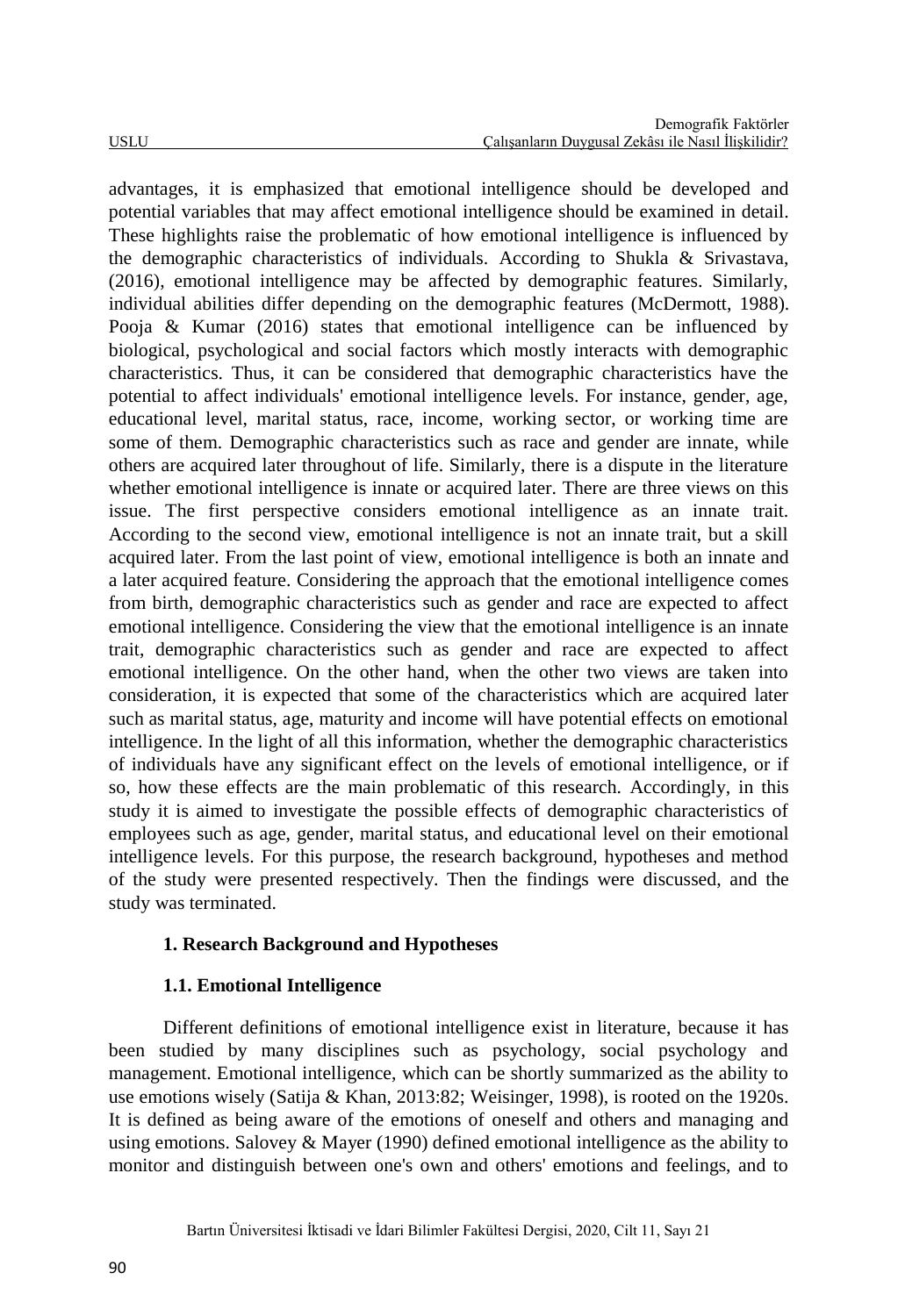use this knowledge in his/her thoughts and actions. Based on the definitions, emotional intelligence can be defined as the individual's ability to understand and interpret emotions of himself and others and reflect emotions to behaviors.

Various models of emotional intelligence have been developed. When these models are examined, it is seen that there are basically three different views. The first view is that emotional intelligence is innate and is known as ability model (Mayer, Salovey & Caruso, 2004). According to the ability model, emotional intelligence is a pure form of mental intelligence and is considered a sub-branch of social intelligence (Mayer, Caruso & Salovey, 2016; Mayer, Salovey & Caruso, 2004). According to the second view, emotional intelligence cannot be classified under the conception of human cognitive ability and known as trait emotional intelligence (Petrides, 2011; Petrides & Furnham, 2003). Hence, emotional intelligence is not something comes solely from birth, or intelligence, but it is something that depends on the individual's self-perception. To this view, emotional intelligence can be developed within the time with the development of personality (Petrides, 2011; Petrides & Furnham, 2003). Latest view is known as mixed intelligence, according to this view emotional intelligence consists of both mental intelligence and personality traits. In other words, emotional intelligence can both be developed and come from birth. In contrast to this clear differences, the emotional intelligence components presented in the models are similar. Above all, emotional intelligence is seen as a desirable feature and ability for individuals or employees. The common emphasis of the studies is that emotional intelligence is an important antecedent of success and performance in work and social life (Miao, Humphrey & Qian, 2016; Chan et al., 2015). According to research, emotional intelligence positively affects many variables such as trust, commitment, job satisfaction and citizenship behavior. Furthermore, it is seen that the leaders who direct the employees to the common direction should be emotionally intelligent (Prati et al., 2003). Emotional intelligence can be said to be needed more in especially environments where empathy and communication are required. Emotionally intelligent individuals are less affected by the negative situations they face, are more satisfied with their jobs, and they are more successful in their lives. According to experts, the place of academic intelligence in factors affecting life success is at most 20 % (Cooper & Sawaf, 1999; Goleman, 1995). According to Silvia (2002), emotional intelligence serves as a buffer and has a modifying effect. Therefore, both in organizations and life, emotional intelligence provides many advantages to individuals and organizations. In this respect, in literature it is suggested that employees with emotional intelligence should be preferred and that emotional intelligence should be developed. Another issue that is emphasized in these studies is that any variables should be examined which have the potential to affect emotional intelligence. In fact, emotional intelligence is associated with many variables. However, demographic factors also have the potential to affect the emotional intelligence levels of individuals.

#### **1.2. Emotional intelligence and demographic characteristics**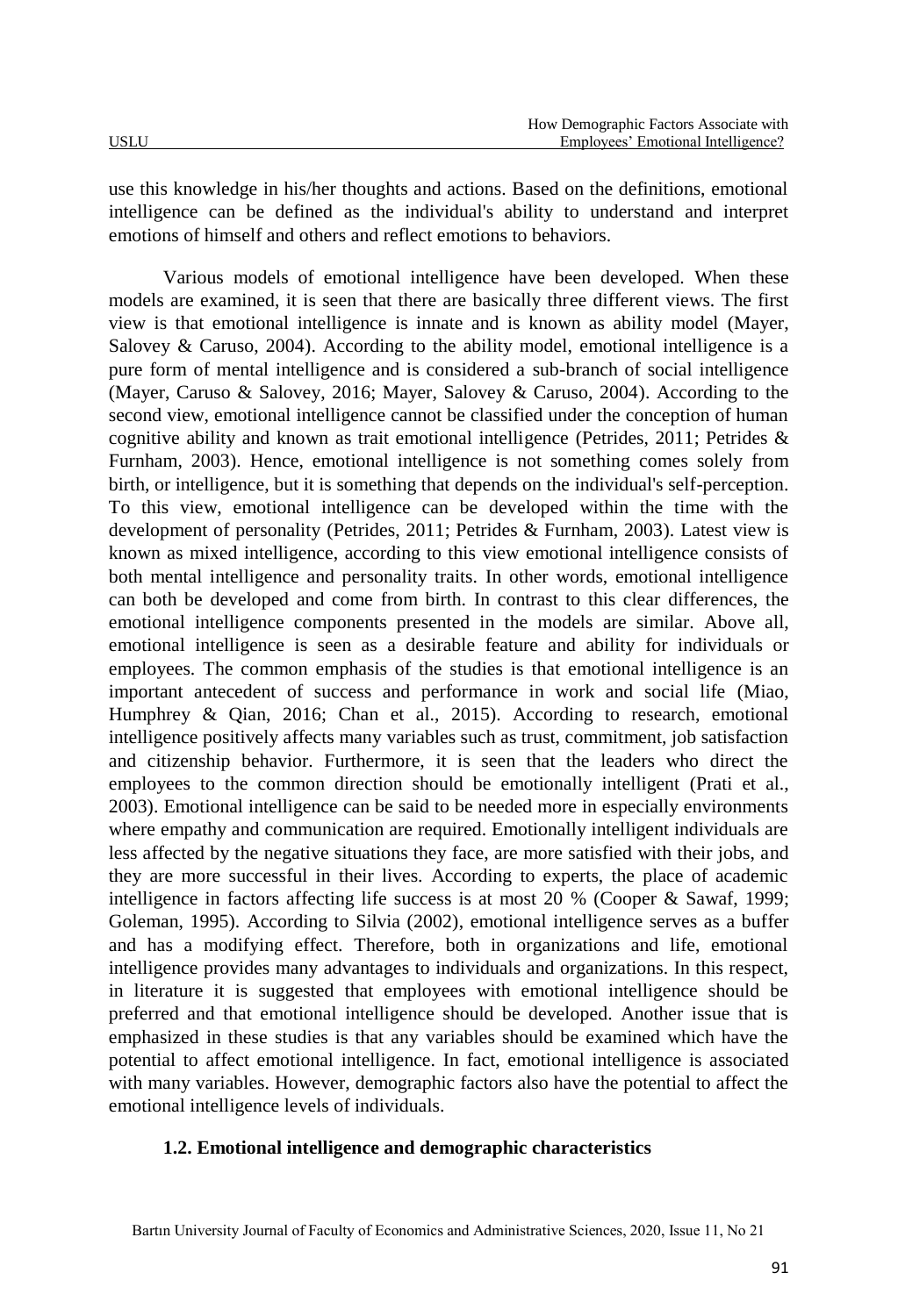The demographic characteristics of individuals can affect their feelings, emotions, attributions, perceptions and attitudes towards events. According to Pooja & Kumar (2016) demographic features of employees may be the basis of differences in terms of attitudes, perception and values. Some of these features, such as race and gender, are innate, while others, such as marital status, income and age, occur later. The fact that emotional intelligence is closely related to emotions suggests that demographic characteristics may also have a potential association with emotional intelligence. On the other hand, the views of emotional intelligence as "a result of innate mental intelligence" or "later developed" are like those of demographic characteristics. If emotional intelligence is innate, it is expected that some of the innate demographic characteristics will be related to emotional intelligence. Or, on the contrary, if emotional intelligence is something that can be developed later, it is a questionable problem to examine whether the demographic characteristics that have been acquired later related to emotional intelligence. The demographic characteristics examined in this study are gender, marital status, income, age, and education level.

#### *Gender*

Gender, which is an innate feature, affects emotions of males and females in terms of hormonal. General belief is that females are more emotional compared to males. Mixed results were acquired from previous studies which examined genderemotional intelligence associations. No significant effect of gender on emotional intelligence was found in a very few studies (Gunkel, Schlagel, & Engle, 2013; Kumar & Muniandy, 2012). On the other hand, in majority of studies, gender found to be a significant predictor of emotional intelligence (Sergio Dungca & Ormita 2015; Jorfi, Yaccob, & Shah 2011; Joseph & Newman, 2010; Hopkins & Bilimoria, 2008). Accordingly, higher levels of emotional intelligence in females was found compared to males (Shukla & Srivastava, 2016; Pooja & Kumar, 2016; Day & Caroll, 2004; Schutte et al., 2001). In the light of these empirical basis, the following hypothesis has been proposed.

H1: Female employees have higher levels of emotional intelligence than male employees.

## *Age and educational level*

Although it is not the same for all people, in general human matures as age progresses. As the age progresses, the individual meets other people, gains many positive and negative experiences, makes friendships, and socializes with other people with different characters. According to Frank, Baron-Cohen & Ganzel (2015) age is associated with social adaptability and awareness. In previous study mixed findings were found about age-emotional intelligence relation. But a positive relationship between age and emotional intelligence was obtained in majority of these studies (Shukla & Srivastava, 2016; Jorfi, Yaccob, & Shah, 2011; Bissessar, 2011). Similarly,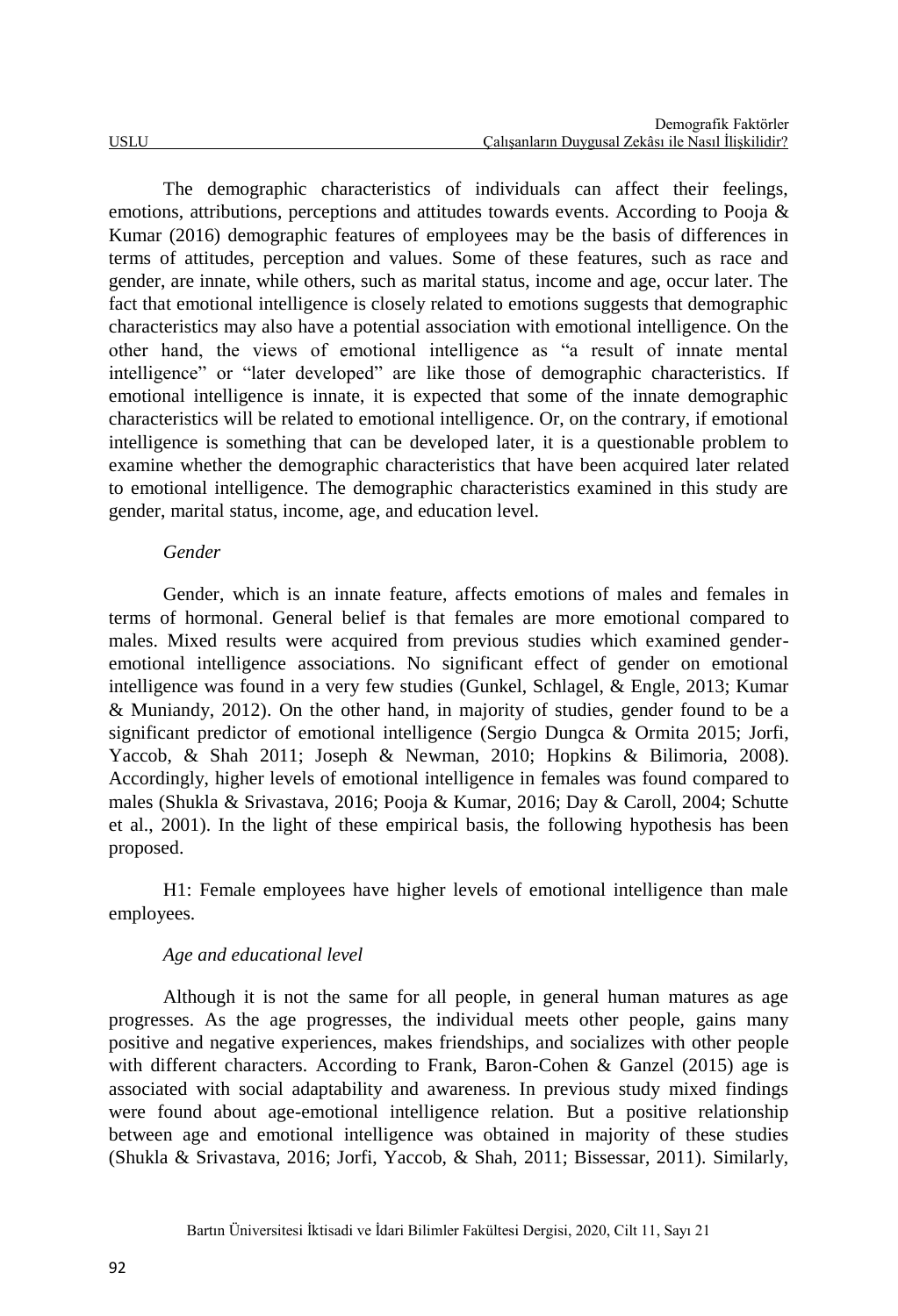as the educational level increases, the individual learns new information, gains experiences and learns how to manage his/her emotions. With the advancement of the individual's educational level and age, it is expected that the set of skills forming the emotional intelligence such as understanding, interpreting and empathizing the emotions of other people is more likely to develop than the others who are younger and less educated. Previous research suggests that a positive relationship between educational level and emotional intelligence (Shukla & Srivastava, 2016). In the light of literature, the following hypotheses were developed.

H2: Older employees have higher level of emotional intelligence than younger employees.

H3: Emotional intelligence level of employees with higher education level is higher than those with low level of education.

## *Marital Status*

The marriage of the individuals brings new changes in life. Sharing the same home and having children means entering a different social life and thus the responsibilities of married individuals increase. Except him/herself, this new way of life requires individuals to consider households, to understand their feelings, interpret and act as empathy when necessary. From this perspective, married individuals are expected to have higher levels of emotional intelligence than single individuals. On the other hand, studies reached mixed results. For example, Malik, (2010) found negative relationship between these two variables, while a positive relationship was found in other studies (Fitness 2001; Gottman 1992). Shukla & Srivastava (2016) in their study also supported that married participants had higher level of emotional intelligence that single participants. Accordingly, the following hypothesis has been postulated.

H4: Emotional intelligence level of married employees is higher than single employees.

#### *Income*

Previous study examined income-emotional intelligence relationship is very limited. But according to Shukla & Srivastava (2016) a high salary, good experiences in the organization and being more educated increase emotional intelligence. Also, they found a positive relationship between income and emotional intelligence. Based on that, the following hypothesis has been proposed.

H5: Higher income employees have higher level of emotional intelligence than lower income employees.

#### **1.3. Method**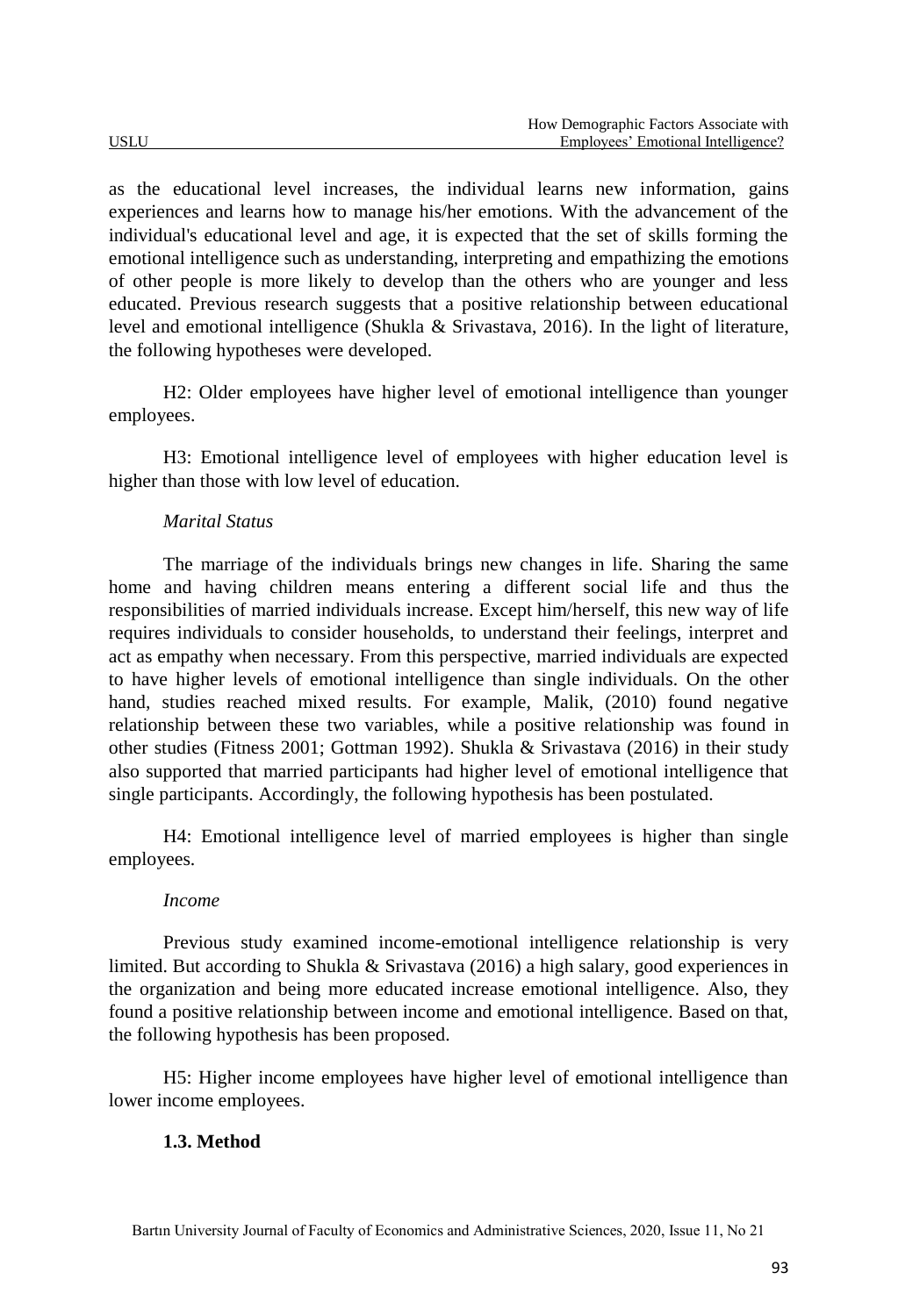A quantitative study was designed to answer the research question and to test hypotheses. The required data was obtained from employees with various occupations in different sectors. Participants consist of public employees such as academicians, teachers and civil servants, and private sector employees such as technicians, health workers, nurses and other workers in different fields of work. The sample of study is a total 335 employees. For data collection the survey method was used by using convenience sampling method. Emotional intelligence scale developed by Wong & Law (2002) was used to measure emotional intelligence. The scale consists of 4 subdimensions and 16 items, including self-emotional appraisal (4 items), others' emotional appraisal (4 items), regulation of emotions (4 items) and use of emotions (4 items). The scale was prepared in a 5-point Likert-type form ranging from (1) "Strongly Disagree" to (5) "Strongly Agree". In order to measure the demographic characteristics of the employees, questions about gender, age, income, marital status, sector of employment and education level are included.

## **1.4. Findings**

Table 1 shows the demographic features of participants. Most of participants are females (59.4 %), singles (52.5 %) and have bachelor level education (48.70 %). Average income level of participants is 4200 TL per month and average age is 29.71.

| <b>Variable</b>         | <b>Frequency</b> | <b>Percent</b> | Mean  |
|-------------------------|------------------|----------------|-------|
| Gender                  |                  |                |       |
| Female                  | 199              | 59.4           |       |
| Male                    | 136              | 40.6           |       |
| <b>Marital Status</b>   |                  |                |       |
| Married                 | 159              | 47.5           |       |
| Single                  | 176              | 52.5           |       |
| <b>Education Level</b>  |                  |                |       |
| <b>Primary School</b>   | 22               | 6.50           |       |
| High School             | 61               | 18.25          |       |
| <b>Associate Degree</b> | 63               | 18.80          |       |
| <b>Bachelor</b>         | 163              | 48.70          |       |
| Graduate                | 26               | 7.75           |       |
| Income (TL per month)   |                  |                | 4200  |
| Age                     |                  |                | 29.71 |

**Table 1. Demographic features of participants**

*Note:*  $N = 335$ . TL $=$  Turkish Lira.

In table 2 descriptive statistics and reliability coefficients of emotional intelligence are presented. Participants' emotional intelligence level seems to be moderate. The mean value of all sub-dimensions of emotional intelligence are very close to each other. Reliability coefficients are obtained as .96 for total emotional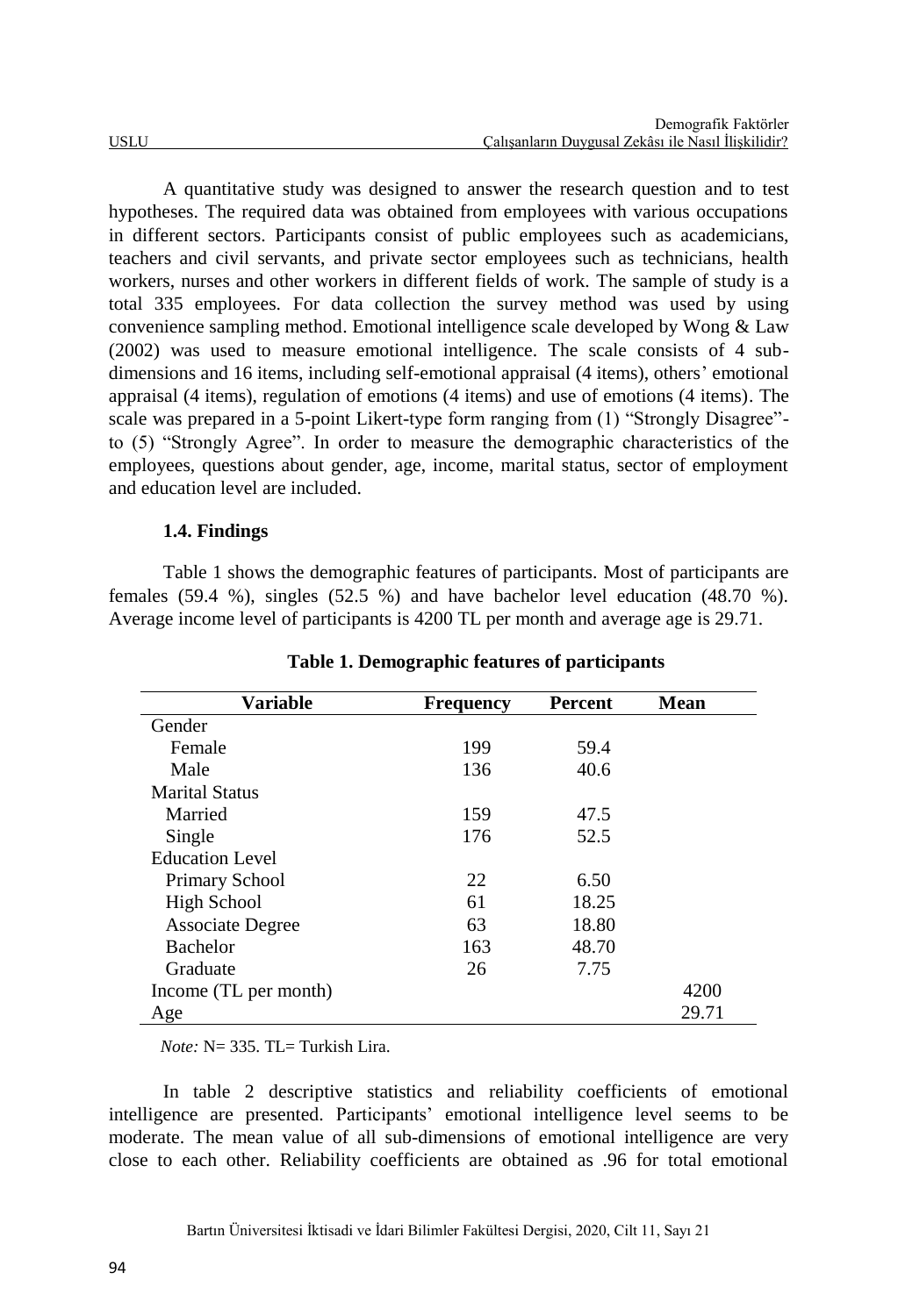intelligence, .95 for self-emotional appraisal, .94 for others' emotional appraisal, .90 for regulation of emotions and .88 for use of emotions. Thus, scales used in this study can be said to be quite reliable.

| Variable                       | Mean | SD   | $\alpha$ |
|--------------------------------|------|------|----------|
| Emotional intelligence (total) | 2.89 | 1.02 | .960     |
| Self-emotional appraisal       | 2.87 | 1.27 | .953     |
| Others' emotional appraisal    | 2.89 | 1.24 | .944     |
| Regulation of emotions         | 2.91 | 1.18 | .907     |
| Use of emotions                | 2.91 | 0.98 | .876     |

**Table 2. Descriptive statistics and reliability coefficients of emotional intelligence**

 $$ 

In order to test hypotheses correlation analysis were conducted. Table 3 shows the correlations between emotional intelligence and demographic characteristics of participants. According to findings only gender found to have a significant relationship  $(r: -21; p< .01)$  with emotional intelligence. It shows that female employees have higher emotional intelligence level than male employees. Self-emotional appraisal, others' emotional appraisal and regulation of emotions also have significant relationship with gender. But there is no significant relationship between gender and use of emotions. Thus, H1 has been accepted. Unexpectedly there are no significant relationships between emotional intelligence and age, income, marital status, and education level. So, all H2, H3, H4 and H5 have been rejected.

|                      | Gender      |        |        | Marital       |           |
|----------------------|-------------|--------|--------|---------------|-----------|
| <b>Variables</b>     | (Female: 1) | Age    | Income | <b>Status</b> | Education |
|                      | Male: $2)$  |        |        | (Married: 1)  | Level     |
|                      |             |        |        | Single: 2)    |           |
| Emotional            | $-.21**$    | $-.04$ | $-.04$ | $-.09$        | .02       |
| Intelligence (total) |             |        |        |               |           |
| Self-emotional       | $-.21**$    | $-.04$ | $-.04$ | $-.10$        | .01       |
| appraisal            |             |        |        |               |           |
| Others' emotional    | $-22**$     | $-.04$ | $-.04$ | $-.11*$       | .06       |
| appraisal            |             |        |        |               |           |
| Regulation of        | $-23**$     | $-.01$ | $-.04$ | $-.11*$       | .05       |
| emotions             |             |        |        |               |           |
| Use of emotions      | $-.04$      | $-.06$ | $-.03$ | .01           | $-.04$    |

**Table 3. Correlations between emotional intelligence and demographic variables**

 *Note:* N = 335. \*p< .05, \*\*p< .01.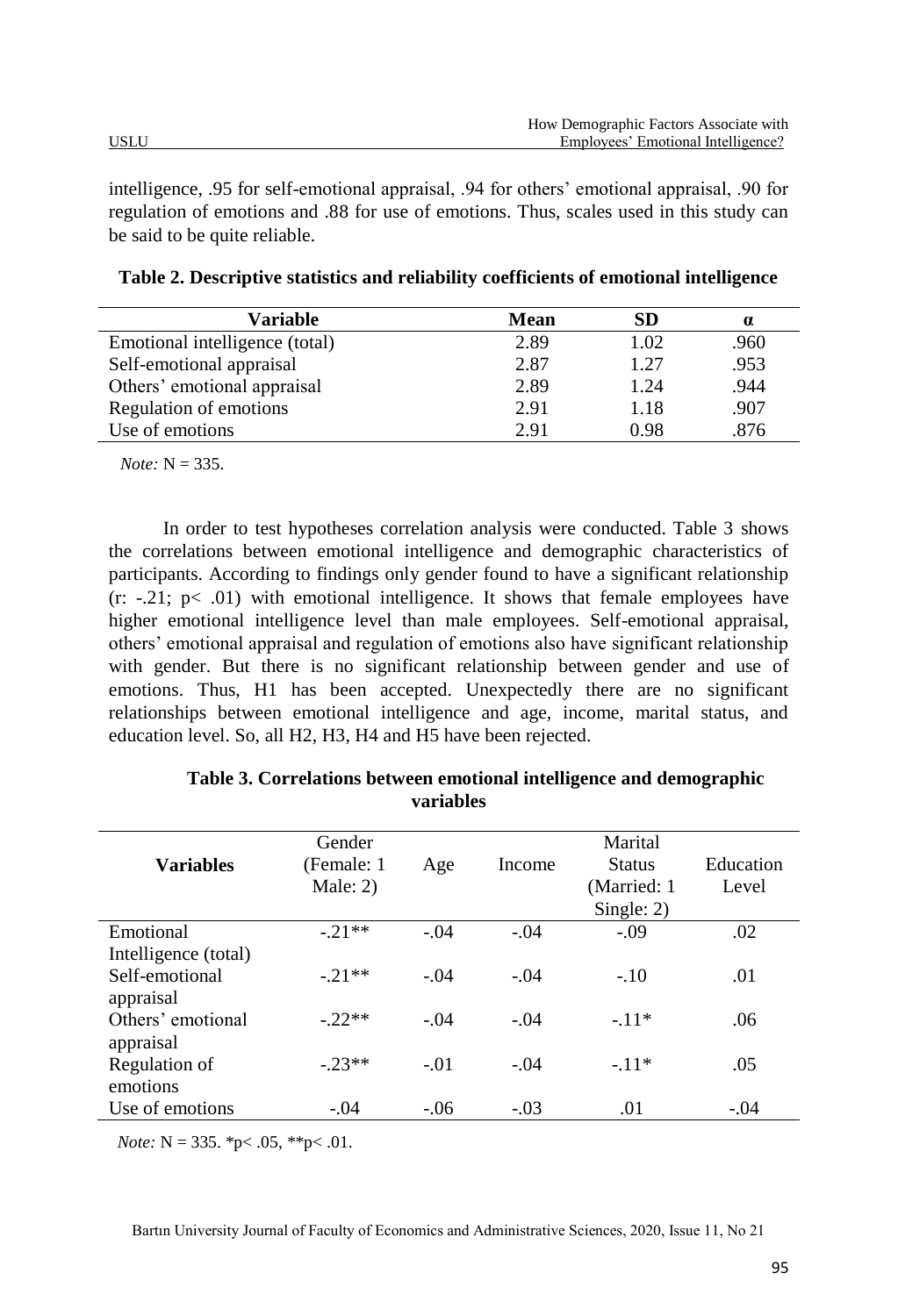#### **Discussion and Conclusion**

The possible associations of employees' demographic characteristics such as gender, age, income, marital status and education level on emotional intelligence have been questioned in this study. According to the findings, emotional intelligence was found to be significantly related to gender. On the other hand, no significant relationships were found with the income status, age, marital status and education levels of the employees and their emotional intelligence level. As expected, females have higher levels of emotional intelligence than males. Females are emotional beings by their nature. It is natural that they interpret the events more emotionally and their viewpoints are more emotional than men, and they are one step ahead of men in understanding others' feelings and regulate their own emotions. Why females have higher emotional intelligence compared to males can be explained in this way. On the other hand, this finding is consistent with the findings of the studies in the literature. Many studies found that females have higher levels of emotional intelligence than males (Day & Caroll, 2004; Pooja & Kumar, 2016; Schutte et al., 2001; Shukla & Srivastava, 2016; ). Unexpectedly, emotional intelligence was found to be unrelated to the income, age, education level and marital status of the employees. This is a proof that emotional intelligence is an independent variable from mentioned variables within the context of this study. It is natural that the level of experience and sociability increases with the increase in the age and educational status of the individual, but the emotional intelligence seems to be independent of these characteristics. Although the relationship between marital status and emotional intelligence was found to be insignificant, the relationships between marital status and others' emotional appraisal and regulation of emotions dimensions of emotional intelligence were obtained significantly. Accordingly, single employees can evaluate the emotions of others and regulate their own emotions at a higher level than married employees. This finding is not in the expected direction, too. Because, it is expected that married employees should be more capable of evaluating others' feelings and regulating their emotions, but not single employees. When the findings are examined in general, age, income and marital status have insignificant relationships with emotional intelligence, but at the same time the direction of these relationships have been obtained contrary to what is expected. On the other hand, although the educational level has insignificant relationship with emotional intelligence, the direction is obtained as expected. Findings related to income, age, marital status, and educational level are not consistent with the findings of Shukla and Srivastava (2016). On the other hand, studies showing that these variables are not related to emotional intelligence are not at a level to be underestimated (Abdellatif et al., 2017; Hemalatha, 2014; Ghanimat et al., 2013). As a result, in the context of this study, gender was obtained as a factor affecting emotional intelligence, whereas emotional intelligence was found to be independent of other features. Overall, the inconsistent findings reveal the fact that emotional intelligence is not something directly related to demographic features but may be related to other factors. For instance, depression or other psychological disorders people suffer may affect the emotional intelligence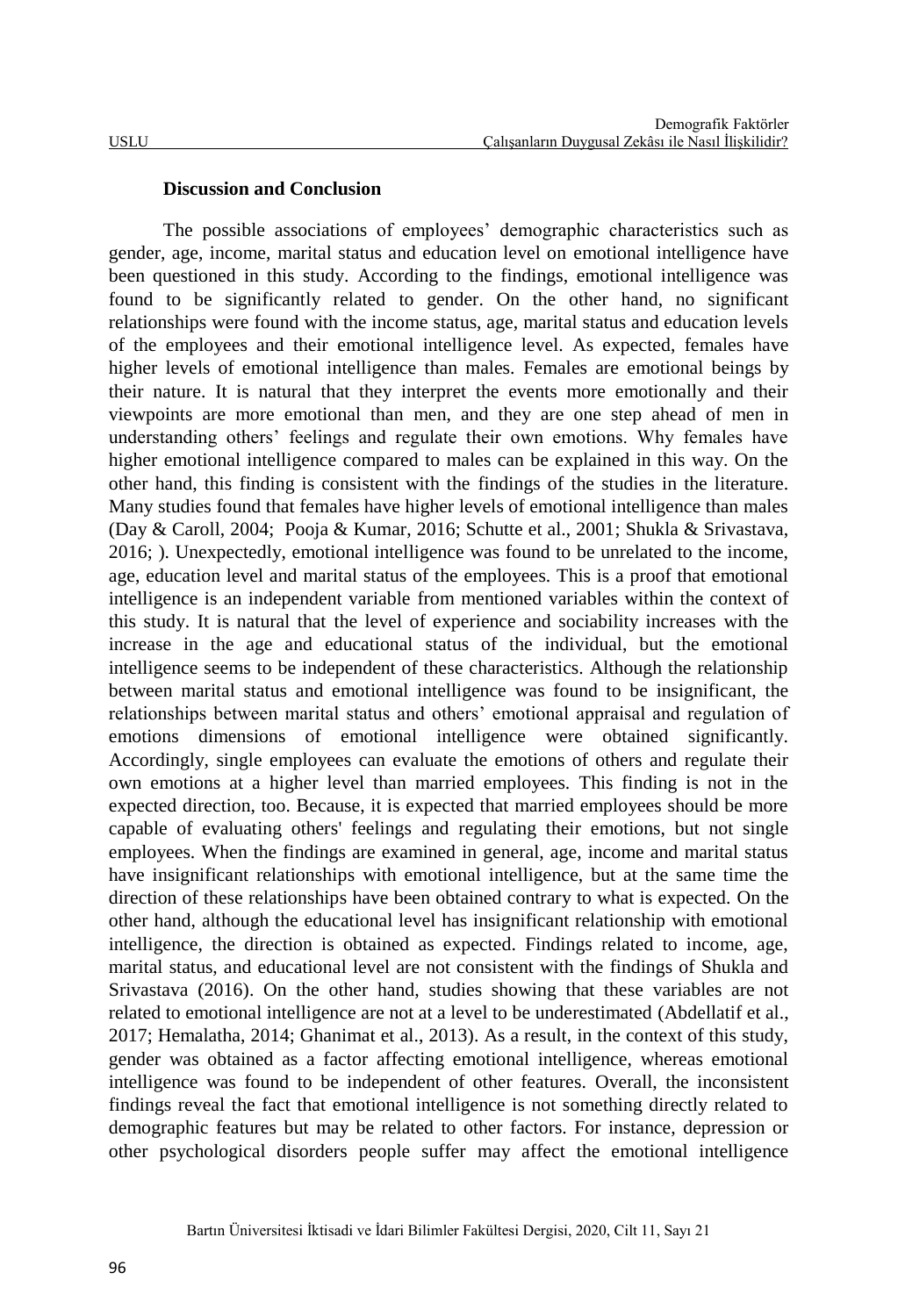development in negative way regardless of the demographic features of individuals such as age, educational level or marital status. It shows the complexity of factors affecting emotional intelligence. That is why in this study inconsistent findings might be observed. The most important limitation of this study is that demographic factors consist of only age, income, gender, educational status and marital status. But there are many other factors that may affect emotional intelligence, such as race, nationality, tenure, experience and maturity. The inclusion of all these variables in future research may be more useful in understanding the role of individual differences on emotional intelligence better. For practitioners, it can be encouraged to hire people with high emotional intelligence. Similarly, for the existing employees, emotional intelligence development programs and trainings can be organized. Especially, it may be beneficial for organizations to prefer females in jobs requiring emotional labor.

## **References**

- Abdellatif, S. A., Hussien, E. S., Hamed, W. E. & Zoromba, M. A. (2017). Relation between emotional intelligence, socio-demographic and clinical characteristics of patients with depressive disorders. *Archives of Psychiatric Nursing*, 31(1), 13-23.
- Ademeyo, D. A. (2007). Emotional intelligence and the relationship between job satisfaction and organizational commitment of employee in public parastatals in Oyo State, Nigeria. *Pakistan Journal of Social Sciences*, 4, 324-330.
- Bissessar, C. (2011). Gender, age differences and emotional intelligences: Implications for workforce development. The University of the West Indies, Jamaica.
- Brooks, K. & Nafukho, F. M. (2006). Human resource development, social capital, emotional intelligence: Any link to productivity? *Journal of European Industrial Training*, 30(2), 117-128.
- Carmeli, A. (2003). The relationship between emotional intelligence and work attitudes, behavior and outcomes: An examination among senior managers. *Journal of Managerial Psychology*, 18(8), 788-813.
- Chan, S. W., Ahmad, M. F., Ngadiman, Y. & Omar, S. S. (2015). Emotional intelligence and job performance: a qualitative meta-analysis. *Advanced Science Letter,* 21, 2050-2054.
- Cherniss, C. (2000). Emotional intelligence: What it is and why it matters. Proceedings of the *Annual Meeting of the Society for Industrial and Organizational Psychology*, New Orleans, LA, April 15, 2000.
- Choerudin, A. (2016). The effect of emotional intelligence on job performance and turnover intention: An empirical study. *Polish Journal of Management Studies*, 14(1), 51-62.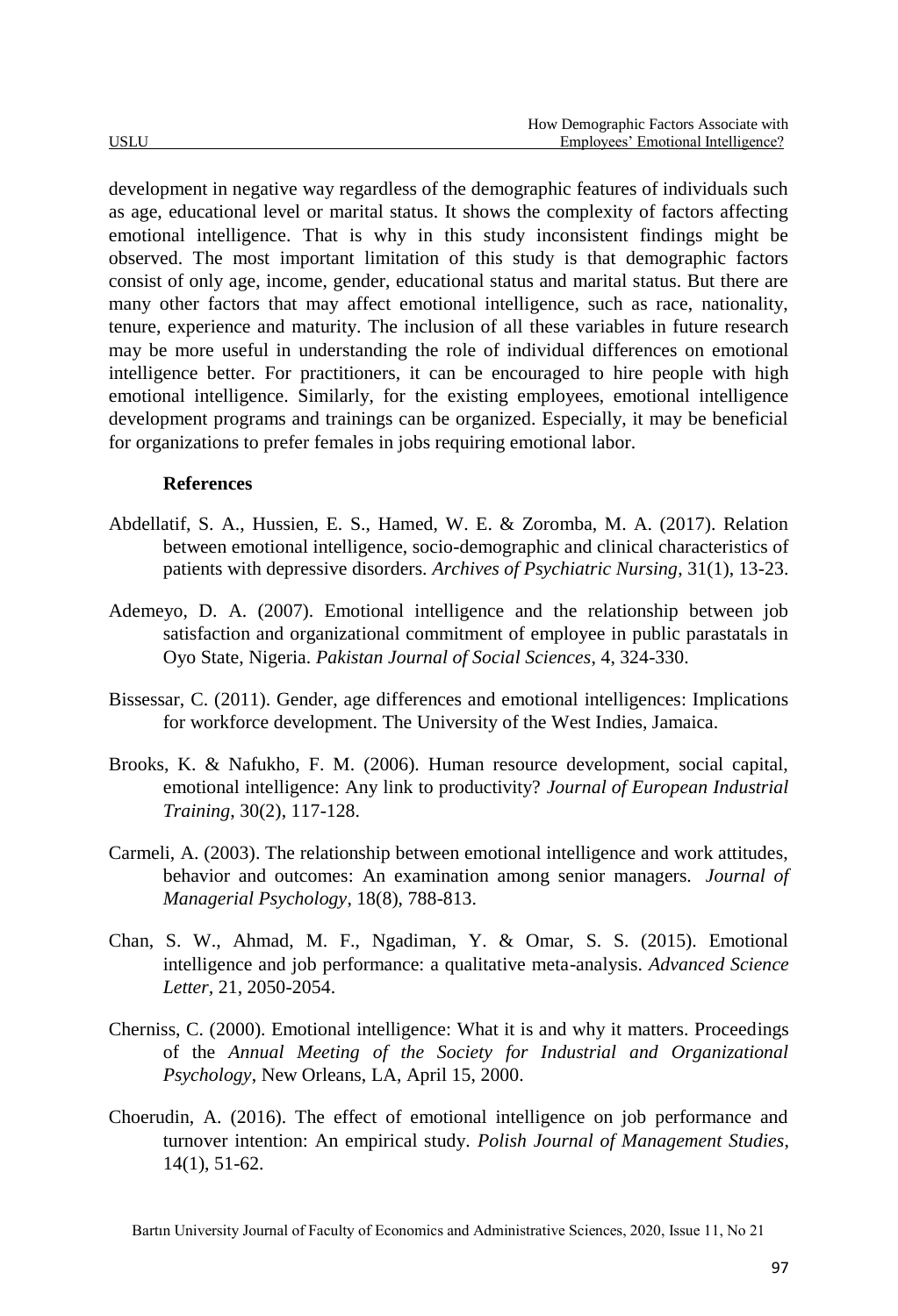- Cooper, R. & Sawaf, A. (1999). *Liderlikte Duygusal Zeka*. Cev. Z. B. Ayman & B. Sancar. Sistem Yayıncılık. İstanbul.
- Day, A. L. & Carroll, S. A. (2004). Using an ability-based measure of emotional intelligence to predict individual performance, group performance, and group citizenship behaviours. *Personality and Individual Differences*, 36, 1443–1458.
- Erbil, Y., Murat, D. & Sezer, F. Ş. (2016). The relationship between emotional intelligence and burnout levels among architecture students. *Megaron*, 11(4), 491-501.
- Feist, G. J., & Barron, F. (1996). Emotional intelligence and academic intelligence in career and life success. *Proceedings of the Annual Convention of the American Psychological Society*, San Francisco, CA.
- Frank, C. K., Baron-Cohen, S., & Ganzel, B. L. (2015). Sex differences in the neural basis of false-belief and pragmatic language comprehension. *NeuroImage*, 105, 300–311.
- Ghanimat, P., Koupahi, M., Partovian, S. & Fakhri, K. P. (2013). Analysis of the Relationship between Demographic Characteristics and Emotional Intelligence in Female Student. *Kuwait Chapter of Arabian Journal of Business and Management Review*, 2(5), 5-16.
- Goleman, D. (1995). *Duygusal Zekâ*, (Çev. Banu Seçkin Yüksel), Varlık Yayınları Sayı:852 Yirmi Dokuzuncu Basım: 2005, İstanbul.
- Gunkel, M., Schlagel, C., & Engle, R. L. (2013). Culture's influence on emotional intelligence: An empirical study of nine countries. *Journal of International Management*, 20, 256–274.
- Hemalatha, S. (2014). An empirical study on impact of demographic factors on emotional intelligence. *International Journal of Commerce and Business Management*, 7(2), 413-416.
- Hopkins, M. M., & Bilimoria, D. (2008). Social and emotiona competencies predicting success for male and female executives. *Journal of Management Development*, 27, 13–35.
- Jorfi, H., Yaccob, H. F. B., & Shah, I. M. (2011). The relationship between demographicvariables, emotional intelligence, communication effectiveness, motivation, and job satisfaction. *International Journal of Academic Research in Business and Social Sciences*, 1(1), 35–58.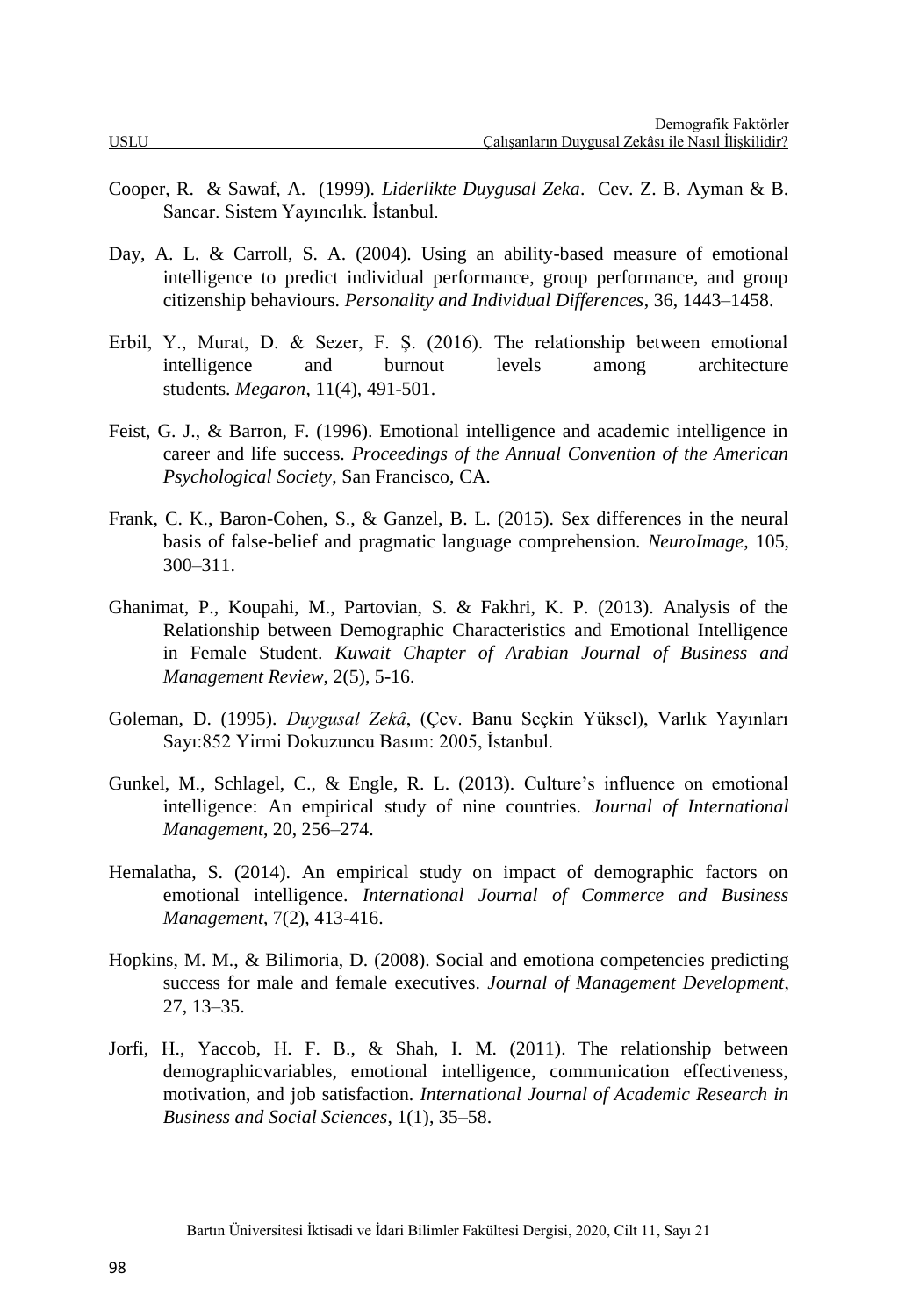- Joseph, D. L., & Newman, D. A. (2010). Emotional intelligence: An integrative metaanalysis and cascading model. *Journal of Applied Psychology*, 95, 54–78.
- K.V. Petrides, A. Furnham (2003). Trait emotional intelligence: Behavioral validation in two studies of emotion recognition and reactivity to mood induction. *European Journal of Personality*, 17, 39-57.
- Kafetsios, K., & Zampetakis, L. A. (2008). Emotional intelligence and job satisfaction: Testing the mediatory role of positive and negative affect at work. *Personality and Individual Differences*, 44(3), 712-722.
- Kumar, J. A., & Muniandy, B. (2012). The influence of demographic profiles on emotional intelligence: A study on polytechnic lecturers in Malaysia. *International Online Journal of Educational Sciences*, 4(1), 62-70.
- Mayer, J. D., Caruso, D. R. & Salovey, P. (2016). The Ability Model of Emotional Intelligence: Principles and Updates. *Emotion Review,* 8 (4), 290-300.
- Mayer, J. D., Salovey, P. & Caruso, D. R. (2004). Emotional intelligence: Theory, findings, and implications. *Psychological Inquiry*, 15, 197-215.
- McDermott, P. A. (1995). Sex, race, class, and other demographics as explanations for children's ability and adjustment: A national appraisal. *Journal of School Psychology*, 33, 75–91.
- Miao, C., Humphrey, R. H. & Qian, S. (2016). A meta-analysis of emotional intelligence and work attitudes. *Journal of Occupational and Organizational Psychology*, 90, 177-202.
- Mustafa, M. Z., İsmail, F. N. & Buntat, Y. (2014). Emotional intelligence and organizational commitment among polytechnic lecturers: A case ctudy on Malaysia northern zone polytechnic. *Journal of Education and Practise*, 5(20), 13-20.
- Özen Kutanis, R., Ardıç, K., Uslu, O. & Karakiraz, A. (2014). Emotional intelligence, fear-based silence and trust to manager: A case study. *Polish Journal of Management Studies*, 10(2), 133-142.
- Petrides, K. V. (2011). *Ability and trait emotional intelligence*. In T. Chamorro-Premuzic, A. Furnham, & S. von Stumm (Eds.), The Blackwell-Wiley handbook of individual differences, 656–678.
- Pooja, P. & Kumar, P. (2016). Demographic variables and its effect on emotional intelligence: A study on Indian service sector employees. *Annals of Neurosciences,* 23(1), 18-24.